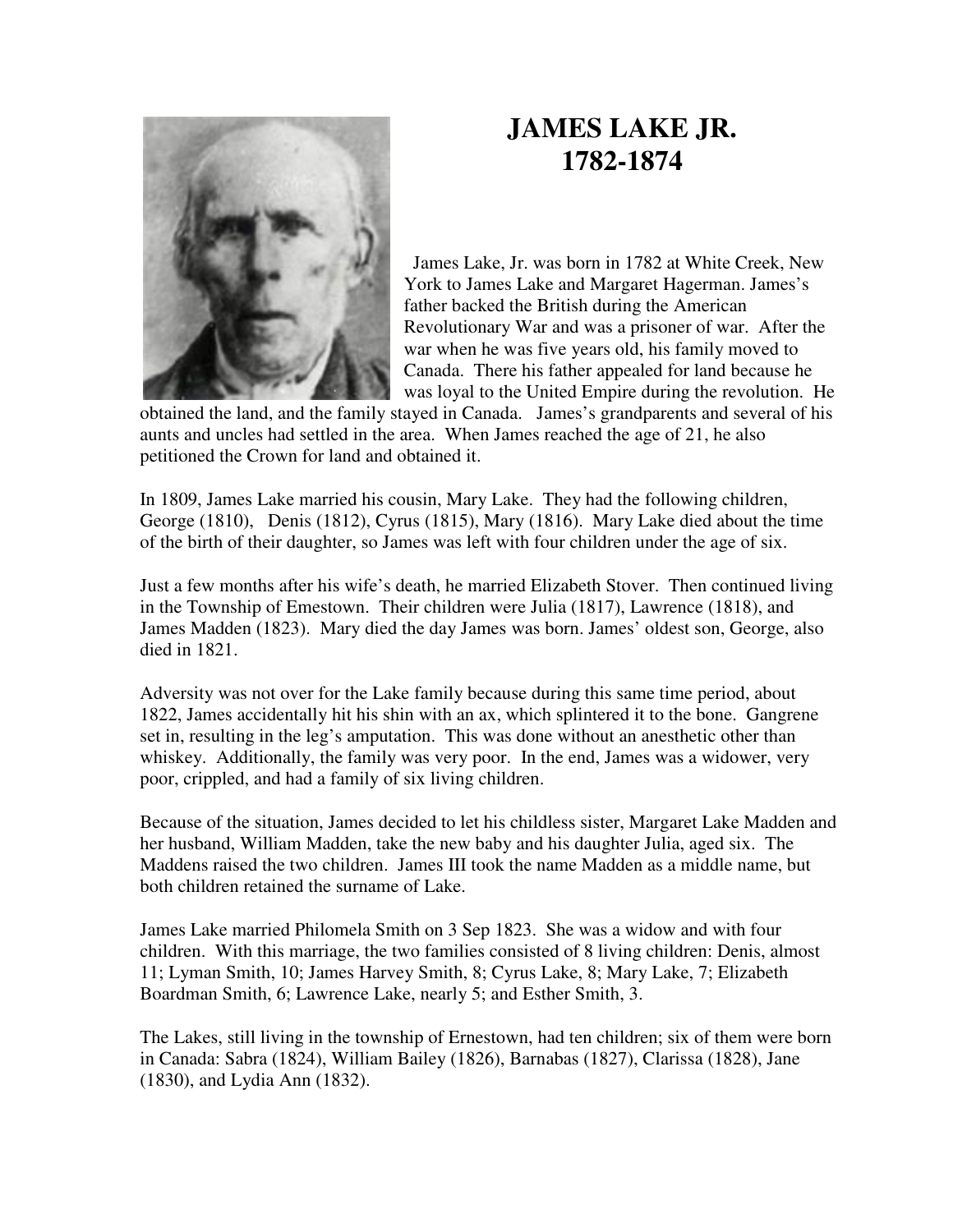Because of their large family, James began to prepare to build a home in 1825. One of James's friends, Brigham Young, who was a carpenter, helped him build his home and out buildings. The Young family joined the Church of Jesus Christ of Latter-day Saints and were active in preaching

The Lakes were visited by Latter-day Saint Elders, Brigham, Hiram, and Phineas Young in 1832. They accepted the teaching of the Mormon Church, were baptized by Elder Eleazer Miller in July of that year. In July 1832, a group of Saints, including the Lake family, moved to Kirtland, Ohio. James and Philomela took 12 of their 17 children with them. They ranged in age from 20 years to 13 months old.

The family purchased property in Kirtland, and James and his sons helped in the construction of the Kirtland Temple hauling stone and laying bricks. In April 1834, a son, Moroni was born to the family. A year later, in May 1835, a daughter Samantha was born.

 When church members were forced to leave Kirkland, the Lakes went to Kane County, Illinois. The two youngest Lake children, George Lake (1838) and Sarah Amanda (1841) were born. In Kane County, the family rented land and farmed in order to obtain money for an eventual move to Nauvoo. They were able to move to Nauvoo in 1844, shortly after the death of Joseph Smith. The Lakes then helped in the construction of the Nauvoo Temple and Nauvoo House.

The Mormons continued to be persecuted and at October Conference in 1845, the people were told of the upcoming move to the West. The people of Nauvoo spent the fall getting ready for the move. The Nauvoo Temple was dedicated in December 1845, and James and Philomela were endowed in the Nauvoo Temple the last day of December, 1845.

In February, the Saints were expelled from Nauvoo. They crossed the Mississippi River on a "bridge of ice" and eventually arrived at Council Bluffs, 500 miles away, in June 1846. While in Council Bluffs, James Lake was called as a bishop. The Lakes stayed in the area until 1848 when they moved to Missouri to work. In May 1850, the Lake family started West, and James Lake was appointed as a Captain of Fifty. In September 1850, the family arrived in the Great Salt Lake Valley and in the fall of 1850, moved to Ogden and settled in the Ogden Fort. George Lake, one of their sons, reported, "The country was barren and desolate. The country abounded with sage brush, wolves, and nude Indians."

In the spring of 1851, the Lakes moved out of the fort. He tore down his cabin and rebuilt it on Four Mile Creek, four miles from Ogden. It later became Harrisville.

When the Weber Stake was organized in February 1851, James Lake was called to be a member of the high council. In the fall of 1855, he was called as patriarch.

James Lake married three women in polygamy. He married Esther Ann Pierce Gheen for time only in Oct. 1853. He married Mary Hutton McMurray in Oct 1857 for "time only." He was married to Polly Smith, Philomela Smith's deceased sister, in Oct. 1861.